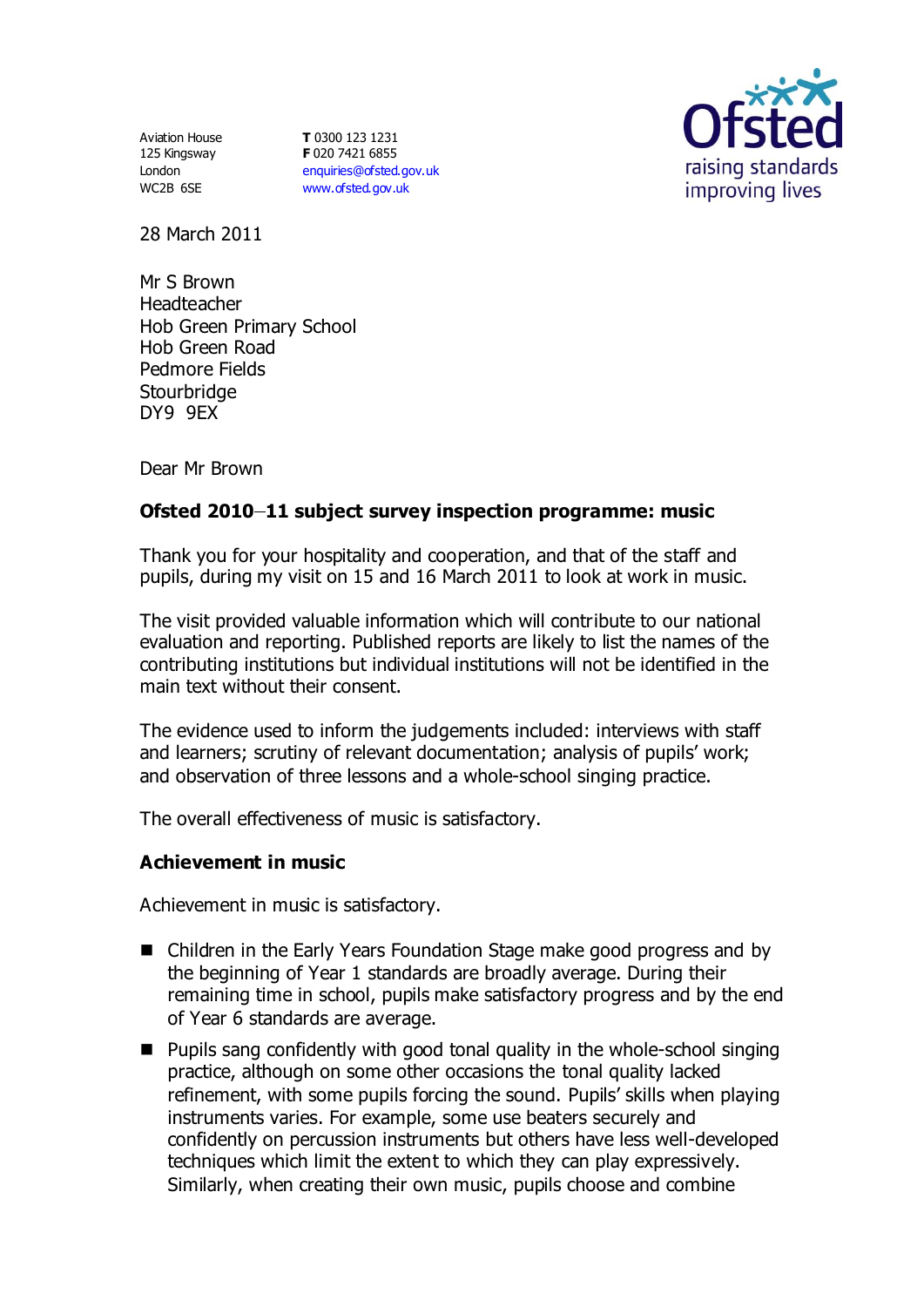different sounds but do not place enough emphasis on using the sounds expressively, for example to convey specific moods or feelings.

■ A satisfactory number of pupils sing in the school choir or receive instrumental tuition. Pupils' personal development through music is good. They respond and enjoy their music-making, cooperating well with each other and their teachers.

### **Quality of teaching in music**

The quality of teaching in music is satisfactory.

- Teachers and pupils have established positive working relationships which provide a good climate for learning. Teaching often involves pupils in practical music activities which enable them to learn through first-hand experience. The good progress made by children in the Early Years Foundation Stage results from the strong emphasis on active engagement in musical activities. However, the time spent on verbal explanations, as opposed to modelling or demonstration through music, in Key Stages 1 and 2 slows the pace of lessons.
- Planning generally identifies clearly what pupils are intended to learn, as well as do, in lessons. However, the learning focus does not always relate to the activities undertaken or to the assessment of pupils' learning at the end of the lesson.
- **Information and communication technology (ICT) is used regularly to** support pupils' learning. For example, a sequencing programme is used to combine pupils' own musical ideas with pre-recorded sounds and to layer and sequence sounds to create simple musical compositions.
- Teachers provide feedback to help pupils improve their work, including through discussion and questioning. School systems for recording pupils' achievements are clear and realistic. Video recordings of pupils' work are used to help them to celebrate achievement and to review progress.

#### **Quality of the curriculum in music**

The quality of the curriculum in music is satisfactory.

- The curriculum is based on a published scheme of work which is used in a satisfactory way to meet the needs of pupils. The scheme provides clear guidance to support class teachers, many of whom are developing their skills and understanding in music, following a period of time when music was taught by visiting specialists. As part of the re-designing of the wholeschool curriculum, the scheme of work for music is being modified so that it will be integrated into a thematic approach, while rightly maintaining a focus on musical skills and understanding.
- $\blacksquare$  The school's policy of providing instrumental teaching without charge results in these opportunities being available more widely than would otherwise be the case. Although there is no current provision for wholeclass instrumental teaching, this is to be reviewed in the light of future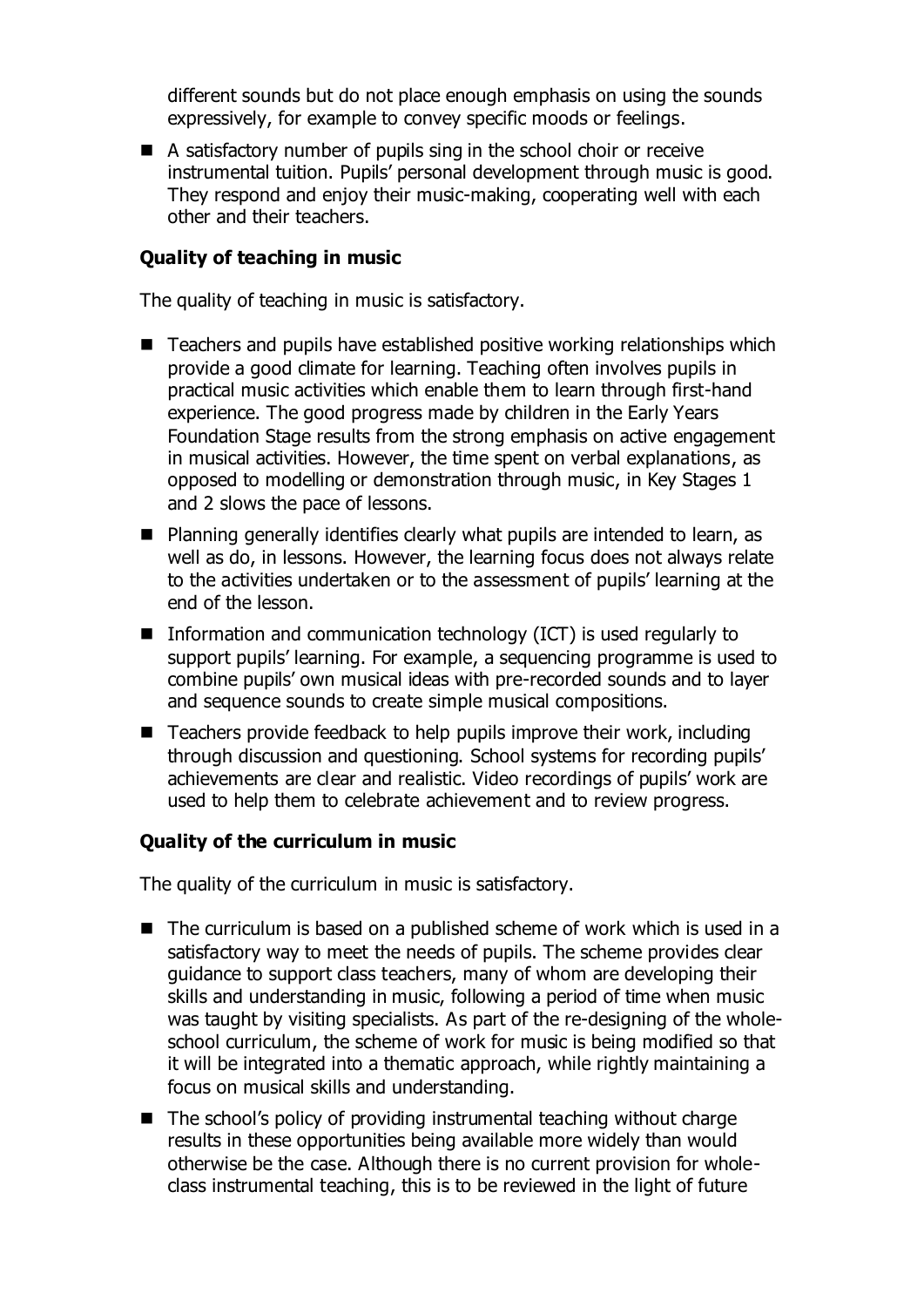budget projections. Opportunities for pupils to take part in extra-curricular activities are limited to singing in the school choir. The school has identified the need to broaden the range of its extra-curricular provision in music.

■ The school has a satisfactory range of partnerships including with the local authority music service and local schools. These enable pupils to benefit from valuable experiences within the school and beyond, including taking part in large-scale performances in prestigious venues.

### **Effectiveness of leadership and management in music**

The effectiveness of leadership and management in music is satisfactory.

- The school's clear vision for music is reflected in the focus on ensuring that music is both accessible and affordable for all pupils, and in the changes being implemented to integrate music more directly into the whole curriculum while maintaining its integrity as a subject.
- Good progress is being made in developing teachers' confidence in leading music with their own classes, including through providing support and ongoing professional development. It is, however, too early to fully evaluate the success of this development and the school recognises that further training is required.
- The school's self-evaluation has identified important areas for development, including an ongoing emphasis on improving the quality of teaching and broadening the range of opportunities offered to pupils.

# **Areas for improvement, which we discussed, include:**

- $\blacksquare$  improving the quality of teaching by:
	- continuing to provide professional development opportunities to further teachers' subject skills, knowledge and understanding
	- $-$  ensuring a more consistent link between the learning focus for lessons and the activities undertaken
	- placing greater emphasis on musical modelling and demonstration as opposed to verbal explanations
	- $-$  focusing more strongly on the expressive qualities of music when pupils perform and create their own music
- $\blacksquare$  strengthening the curriculum by:
	- $-$  completing and implementing the revised scheme of work
	- broadening the range of extra-curricular activities and partnerships.

I hope that these observations are useful as you continue to develop music in the school.